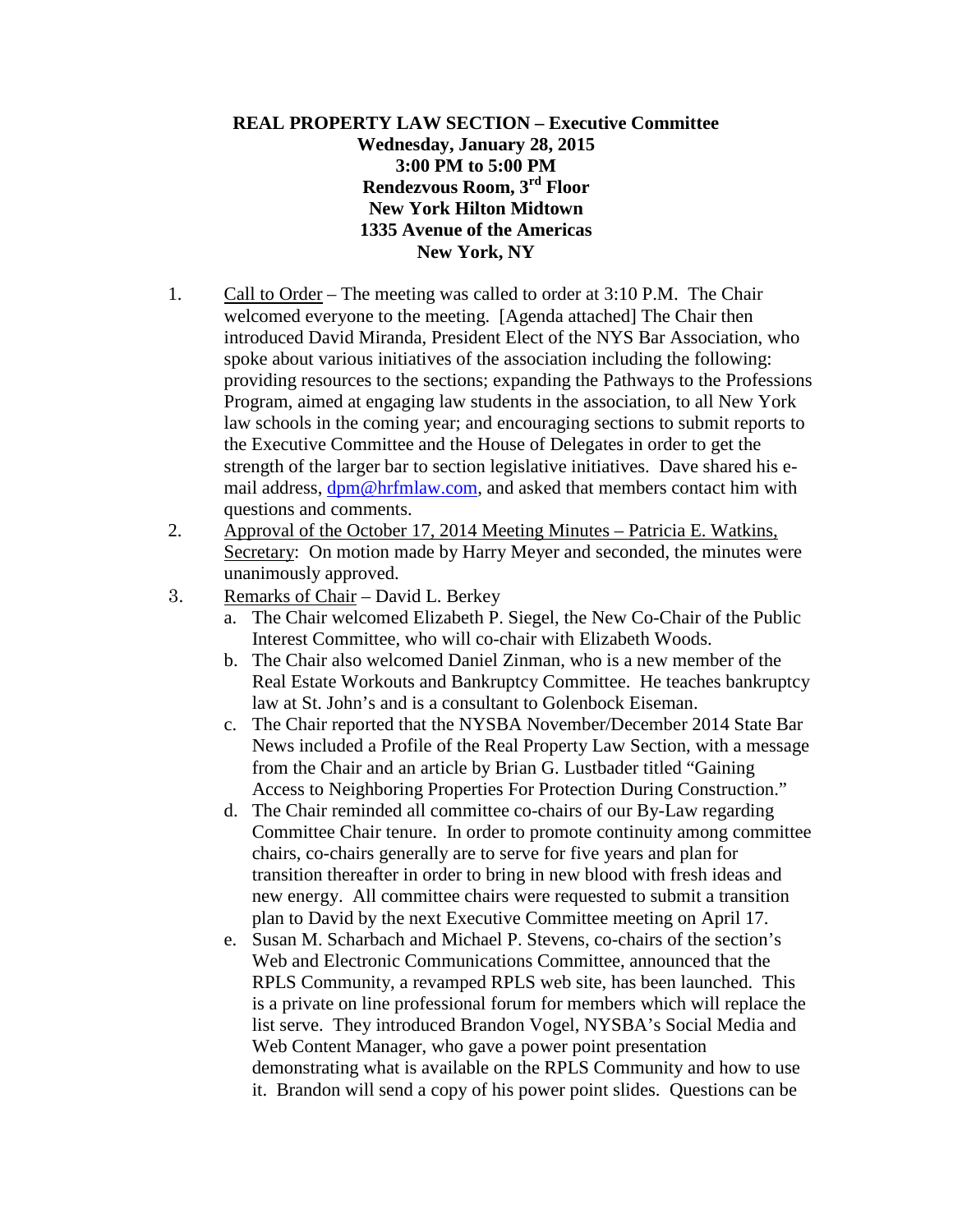directed to him at **byogel@nysba.org** or 518/487-5644. He encourages downloading the mobile app which is available.

- 4. Meetings Reports
	- a. 2015 Annual Meeting New York Hilton, NYC -- Leon T. Sawyko reviewed RPLS events for Wednesday and Thursday.
	- b. 2015 Summer Meeting, July 16 to 19 Basin Harbor Club & Resort, Lake Champlain, Vermont – Mindy Stern described the CLE topics planned for the summer meeting. She has kept a half hour time slot open for one more topic; if anyone has an idea for a 'hot topic' (a recent case, pending legislation or other timely topic) they should contact Mindy.
- 5. Report of the Nominating Committee Benjamin Weinstock reported that the Nominating Committee unanimously nominated Tom Hall as the next secretary of the section.
- 6. Report of the Awards Committee Leon T. Sawyko reported that the Awards Committee met without the committee chair and unanimously agreed that the Professionalism Award this year should be given to the chair of the committee, Peter Coffey. When Peter subsequently convened the first meeting of the committee Peter was informed of the committee's decision. Leon gave an excellent impersonation of Peter's protestations to this decision, and confirmed that the committee overruled Peter's veto of their decision, with the award to be presented at the luncheon on Thursday.
- 7. House of Delegates Report Our representatives are very active in HOD matters, serving on various committees and task forces. Samuel O. Tilton reported on the following matters addressed at the last HOD meeting:
	- a. A compromise has been reached on pro bono reporting requirements, with a task force has been set up between the bar and the judiciary. So for the time being that issue has been defused.
	- b. A motion was defeated which would have required a member of the judiciary who addresses the HOD to be subject to a question and answer period.
	- c. A proposal to subject memoranda on pending legislation to be subject to an additional level of review, which seems impractical in light of the very brief time period often available to comment on proposed legislation at the end of each legislative session, is still pending with the Section Caucus as an active participant.
	- d. Revamping of the administration of CLE is still pending with the Section Caucus as an active participant.

e. Adoption of the Uniform Bar Exam has been delayed for additional study. Ira Goldenberg, who serves on the NYSBA Executive Committee, commented on the following issues which are the current focus of the section caucus:

- a. Advocacy guidelines for when and how sections can comment on pending legislation continue to be studied, as it can be embarrassing when different sections give conflicting comments on the same piece of legislation.
- b. The state bar continues with efforts to resolve issues which result from the 'three-legged stool' structure of the organization ie: CLE programs being offered through the CLE department, the sections and the meetings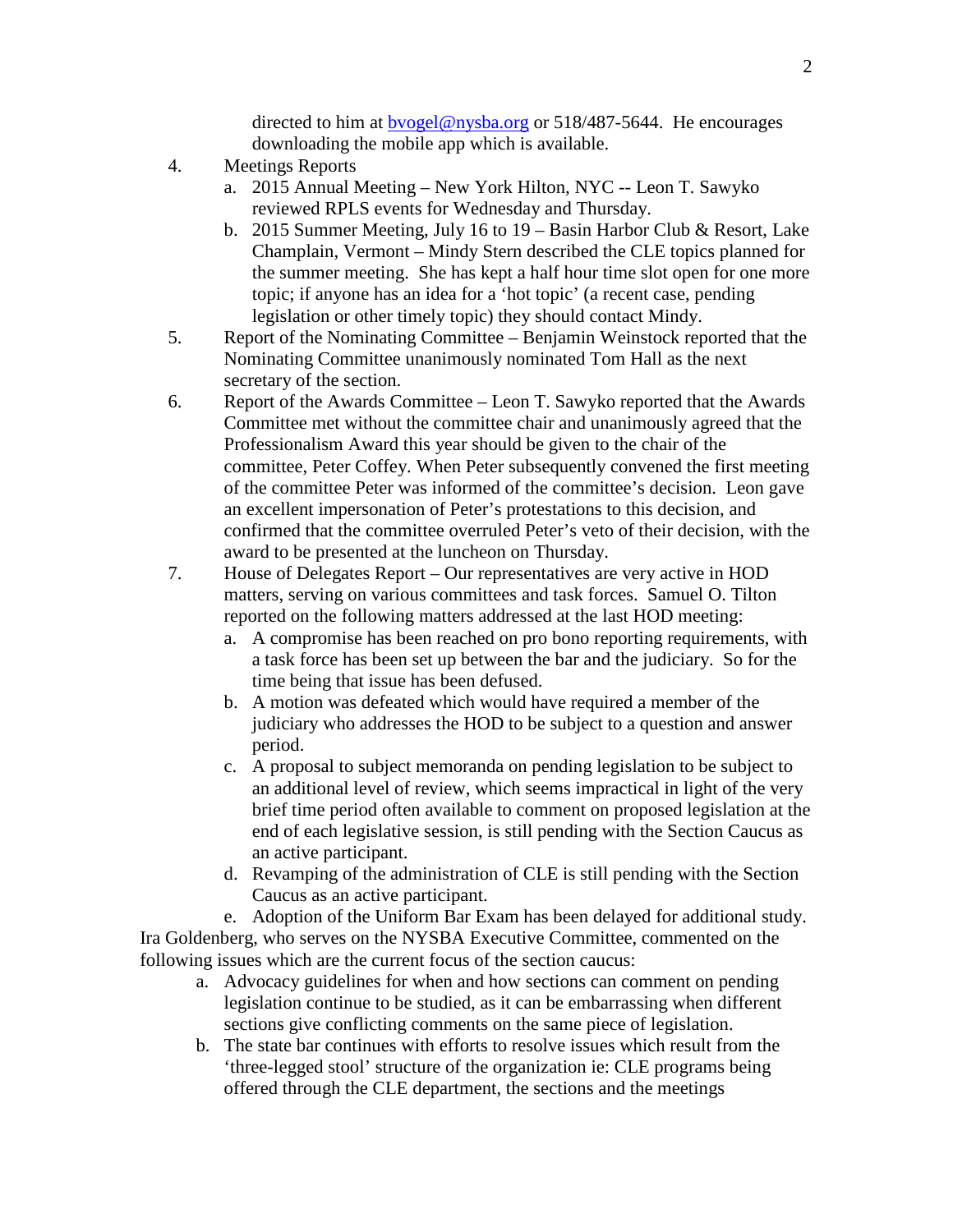department. There is a conflict between the CLE department and the sections. The CLE department is a profit center for the organization, which at times conflicts with the sections' goal of providing education opportunities for its members. The Section Delegates Caucus is taking a strong position that sections are there to support sections members, not to make money for the organization.

- c. Efforts are being made by the Section Delegates Caucus to amend the NYSBA by-laws to include a section representative on the association's nominating committee.
- d. Section surplus continues to be a concern. There currently are five sections with surpluses in excess of \$300,000. Sections are encouraged to use surplus funds in productive ways.
- 8. Section Projects and Initiatives
	- a. David Berkey, in the absence of Spencer Compton, finance officer, reported on the Section's Budget. A projected surplus of \$150,000 to \$160,000 is expected as of the end of the calendar year. The proposed budget for 2015 [copy attached] is balanced, with \$200,100 in income and \$200,100 in expenses. It is similar to the 2014 budget (a 1.5% increase over last) and takes into account use of surplus funds to support our initiatives to supplement the costs for new attendees and young lawyers to attend the 2015 Summer Meeting. On motion made by Gerald Goldstein a motion to adopt the proposed budget was seconded and unanimously approved.
	- b. Section Calendar Gerald Goldstein continues to update the Section's calendar and plans to submit the calendar to the bar office each month to be posted on the web site Community. Please e-mail notifications to him of all meetings, events and CLE programs to be included on the calendar. He will be forwarding the calendar to Albany about a week before the end of each month so that it can be entered into the computer systems.
	- c. Task Force on Draft Insurance Department Regulations Gerard Antetomaso reported on the status of title agent licensing. Title agents are now required to be licensed, as of January 1, 2015. The temporary regulations issued in September have now been extended to February 20. These regulations contain an inconsistency with the statutory language regarding the requirement for multiple sources of income which the Task Force will continue to monitor and work to resolve.
	- d. Student Internship Program David Berkey reported that the program in the participating law schools is doing fine. Efforts will be made to include Syracuse and Cardozo in the program in 2015.
	- e. Diversity Committee Harry G. Meyer attended the Trailblazer Awards Ceremony and Diversity Reception on Monday evening. We are a cosponsor of this event. Attendance was adversely affected by the snow storm. A very moving statement was given that it is not just about numbers, but also about empowerment – giving younger people and people of color power within law firms.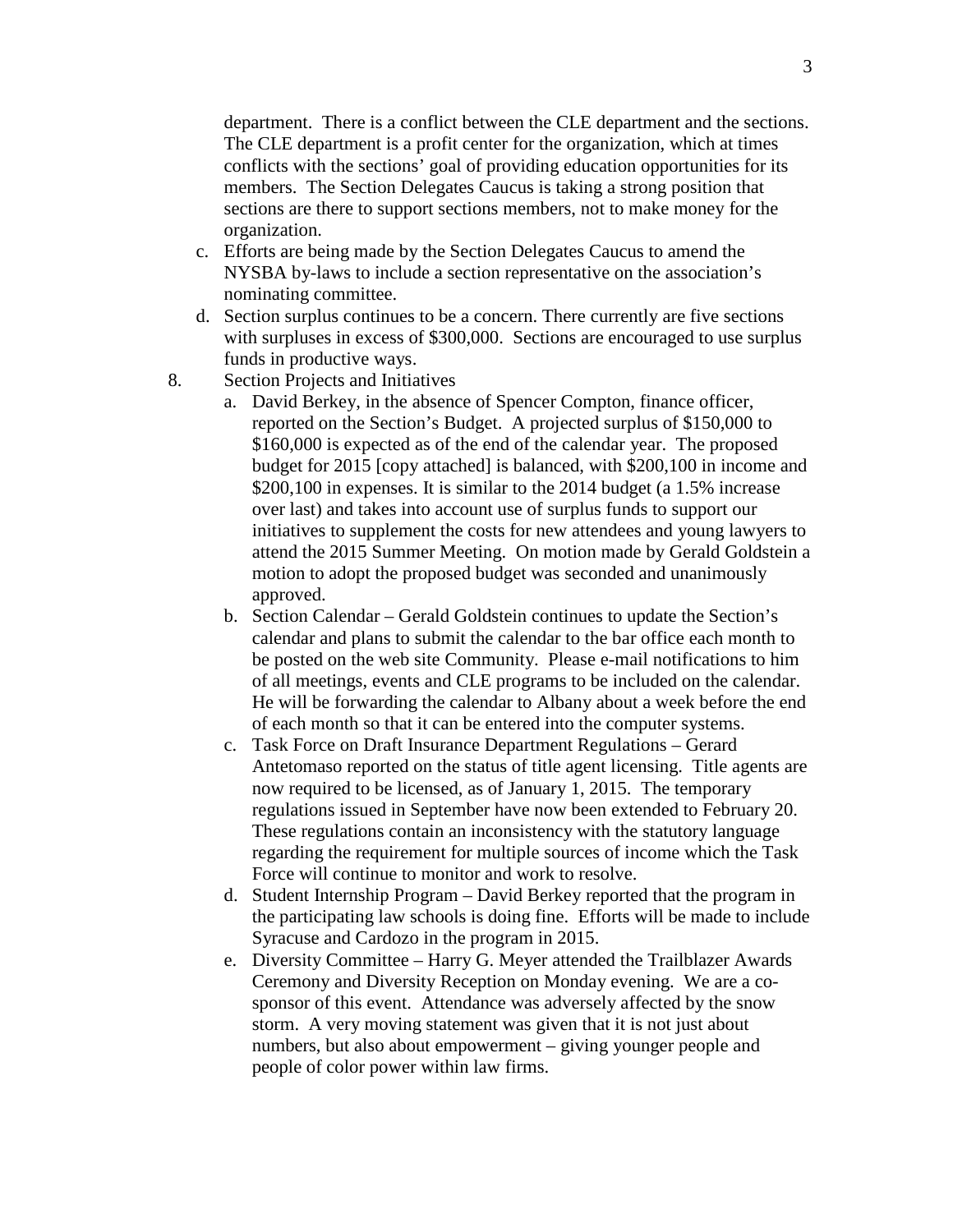- f. NYSBA Publications A concern had been raised about the content of publications distributed at CLE programs and whether sections should review publications that are promoted at NYSBA CLE programs.
- g. Scholarships Susan Lindenauer, from the NYSBA Foundation Board, addressed the Committee and advised that the Foundation raises money for law related projects, giving grants to non-profit organizations, legal services organizations and bar associations, and administering cy pres awards, fellowships and scholarships. This past year the two scholarships sponsored by RPLS were announced by the following means: an e-blast to 8,000 students in the bar association's data base; posting on the Foundation's Facebook and LinkedIn pages and on the Foundation's web site; an e-blast to 58 law school offices (admissions, etc.); posting on the web sites at several law schools. The Foundation is open to other suggestions as to how to get the word out to students, and encourages RPLS members to join in these efforts; personal outreach is important. The chairs of the Scholarship Committee will work with the Foundation in 2015. Anyone who has ideas about other ways to get word out about our scholarships should send an e-mail to Joel Sachs – [jsachs@kblaw.com](mailto:jsachs@kblaw.com) -and Mindy Stern – [mstern@schoeman.com](mailto:mstern@schoeman.com) -- with a cc to David Berkey – [dlb@gdblaw.com.](mailto:dlb@gdblaw.com)
- h. Home Foreclosure Procedures Model Act Uniform Laws Commission. Heather Rogers reported that we are entering the third year of what was supposed to be a two year process. There are a few issues on which the different constituencies have been unable to agree. Another meeting is scheduled for late February. Heather expressed doubt that New York would adopt the uniform law, even if these issues were to be resolved.
- 9. Report of District Reps
	- a. 1st District Nancy A. Connery reported that another theater event will be planned for next fall, as last fall's event was inexpensive and well received. A proposed letter to be sent to new section members has been drafted. She would like to include a description of current projects of each committee with that letter. David Berkey requested that committee chairs include that in their transition plan to be submitted by the April meeting.
	- b. 2nd District Lawrence F. DiGiovanna is planning an event for next spring.
	- c. 3rd District Alice M. Breding attended the Meet the Sections Event held at Albany Law School, and as a result has two students shadowing her. She is planning a district event to be held in either August or September.
	- d. 4th District Michelle H. Wildgrube held a successful Holiday Event with four other sections.
	- e. 6th District John E. Jones is chairing a local bar association CLE this spring with his local bar association and will plug section membership at that event.
	- f. 7th District Heather Rogers reported on behalf of Scott A. Sydelnik who will be holding a March Madness Bar Night on March 19 with the Young Lawyers Section.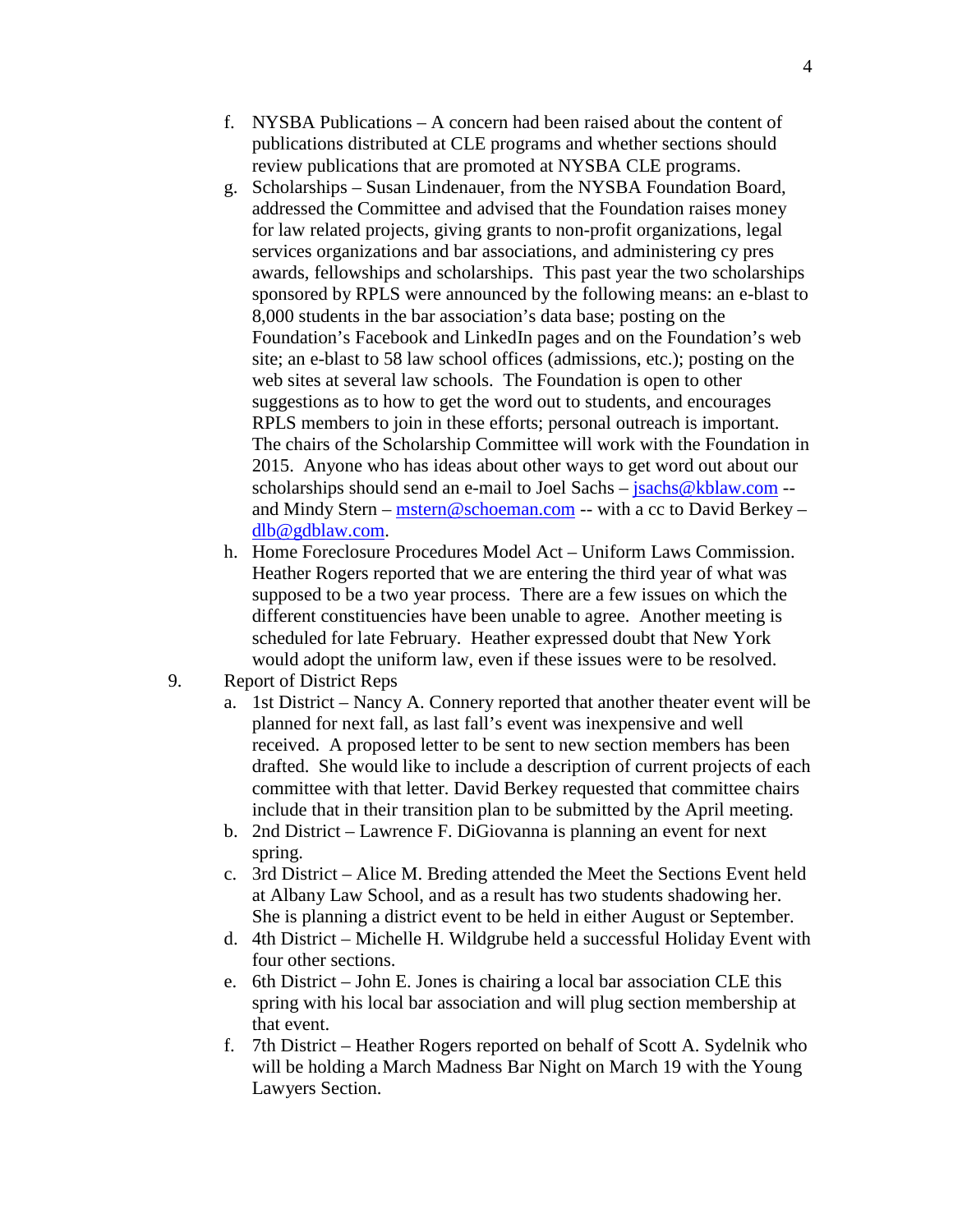- g. 8th District David C. Mineo spoke at a local CLE on November 27 with over 40 attorneys in attendance. A discount was given to NYSBA members and our section provided lunch.
- h. 9th District Lisa M. Stenson Desamours plans to partner with the  $1<sup>st</sup>$ District again this spring at an event to be held at a museum.
- i. 10th District Daniel J. Baker and Sanford A. Pomerantz held a successful Toys for Tots Holiday Event with the Young Lawyers Section.
- j. 13th District Toni Ann Christine Barone is planning a networking event with the Young Lawyers Section. She also has an intern from St. John's Law School.
- 10. Reports of Standing Committees
	- a. Attorney Opinion Letters Gregory P. Pressman reported that the committee held a lively meeting today and discussed many topics.
	- b. CLE Joseph M. Walsh submitted a written report which is attached to the minutes. Joe attended the meeting by phone, but the connection was so bad that could not hear or be heard, and he ultimately left the meeting.
	- c. Commercial Leasing David J. Zinberg reported that they held a meeting in December which featured an overview of recent cases. Two more programs are planned for spring.
	- d. Condemnation, Certiorari, and Real Estate Taxation Jim Grossman reported on behalf of Karla Corpus that two exemption cases were confirmed by the Court of Appeals. Matter of Maetreum of Cybele, Magna Mater, Inc. v McCoy, et al, 2013 NY Slip Op 07788, in which 420- A exemption was granted based upon use primarily for charitable/religious purposes. Matter of Merry-Go-Round Playhouse, Inc. v Assessor of the City of Auburn, 2014 Slip Op 07929, in which apartments owned by an arts organization housing actors was held to be fully exempt. Copies of both cases are attached. Jim also discussed a Second Department case involving the level of proof required for an assessor to have an appraiser enter your house, even if you have challenged your assessment. The committee will follow this case.
	- e. Green Real Estate Nicholas M. Ward-Willis reported that a CLE program is being planned with presentations by the trustee and general counsel of the Racer Trust, which was created to clean up former General Motors properties for redevelopment.
	- f. Landlord and Tenant Proceedings Edward J. Filemyr referred to an Airbnb case reported in the law journal where a rent control tenant was not permitted to cure. The committee is holding a CLE program tomorrow at 6 PM on the topic of Bed and Breakfast occupancies.
	- g. Legislation Samuel O. Tilton confirmed they are working on a legislative chart which will be out soon.
	- h. Low Income and Affordable Housing Richard C. Singer is looking for a new upstate co-chair to work with him on this committee.
	- i. Membership Harry G. Meyer expressed thanks to the District Representatives for their hard work and many activities.